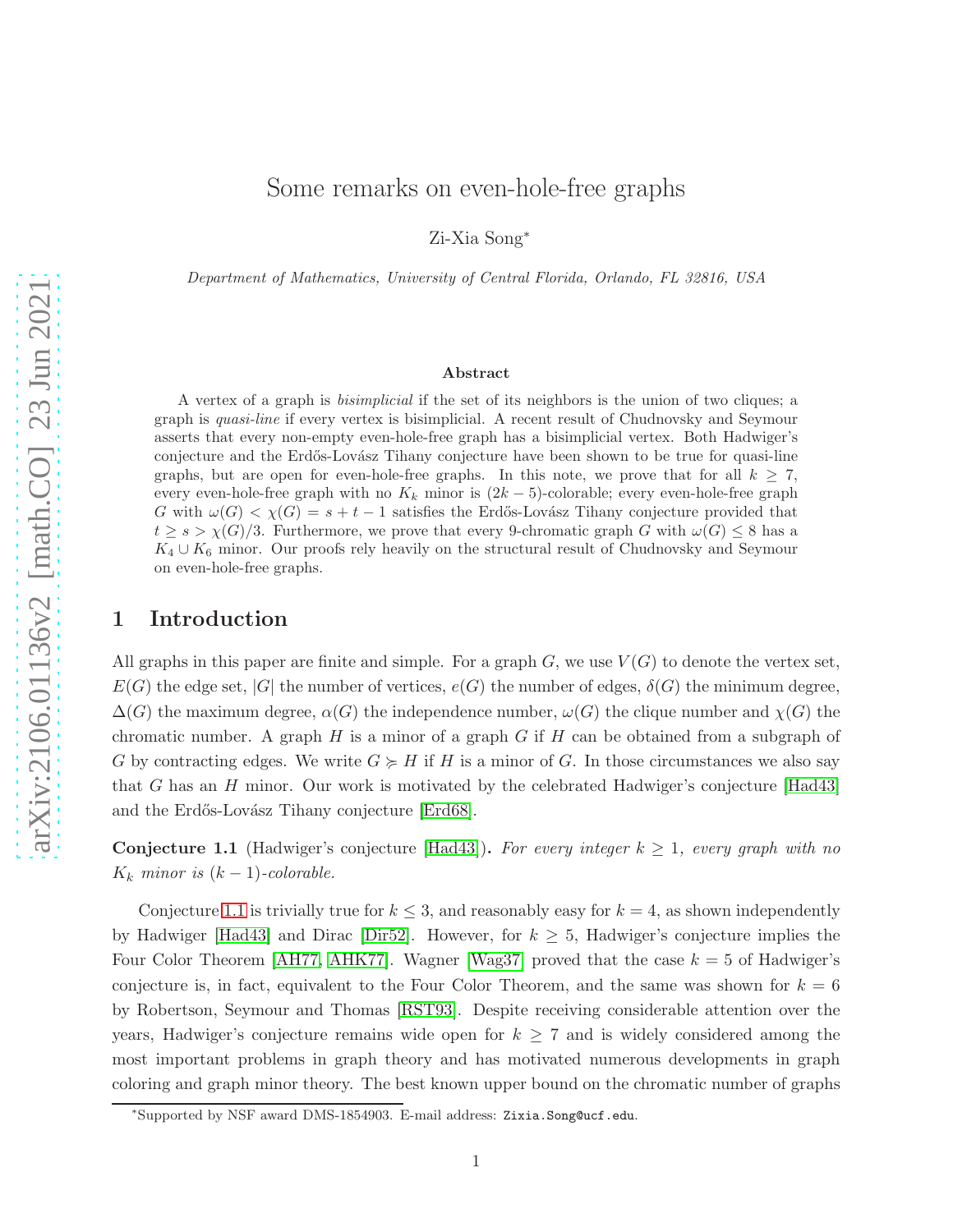with no  $K_k$  minor is  $O(k(\log \log k)^6)$  due to Postle [\[Pos20\]](#page-6-3), improving a recent breakthrough of Norin, Postle, and the present author [\[NPS20\]](#page-6-4) who improved a long-standing bound obtained independently by Kostochka [\[Kos82,](#page-6-5) [Kos84\]](#page-6-6) and Thomason [\[Tho84\]](#page-7-1). We refer the reader to a recent survey by Seymour [\[Sey16\]](#page-6-7) for further background on Conjecture [1.1.](#page-0-0)

Throughout the paper, let s and t be positive integers. A graph G is  $(s, t)$ -splittable if  $V(G)$ can be partitioned into two sets S and T such that  $\chi(G[S]) \geq s$  and  $\chi(G[T]) \geq t$ . In 1968, Erdős [Erdő8] published the following conjecture of Lovász, which has since been known as the Erdős-Lovász Tihany conjecture.

<span id="page-1-0"></span>**Conjecture 1.2** (The Erdős-Lovász Tihany conjecture). Let G be a graph with  $\omega(G) < \chi(G)$  =  $s + t - 1$ , where  $t \geq s \geq 2$  are integers. Then G is  $(s, t)$ -splittable.

Conjecture [1.2](#page-1-0) is hard, and few related results are known. The case (2, 2) for Conjecture [1.2](#page-1-0) is trivial; the cases  $(2, 3)$  and  $(3, 3)$  were shown by Brown and Jung [\[BJ69\]](#page-5-3) in 1969; Mozhan [\[Moz87\]](#page-6-8) and Stiebitz  $\left[Sti87\right]$  each independently showed the case  $(2, 4)$  in 1987; the cases  $(3, 4)$  and  $(3, 5)$ were settled by Stiebitz [\[Sti88\]](#page-7-2) in 1988. A relaxed version of Conjecture [1.2](#page-1-0) was proved in [\[Sti17\]](#page-7-3).

Recent work on both Conjecture [1.1](#page-0-0) and Conjecture [1.2](#page-1-0) have also focused on proving the conjectures for certain classes of graphs. A vertex of a graph is bisimplicial if the set of its neighbors is the union of two cliques; a graph is *quasi-line* if every vertex is bisimplicial. Note that every line graph is quasi-line and every quasi-line graph is claw-free [\[CS12\]](#page-5-4). A hole in a graph is an induced cycle of length at least four; a hole is even if it has an even length. A graph is even-hole-free if it contains no even hole. Hadwiger's conjecture has been shown to be true for line graphs by Reed and Seymour [\[RS04\]](#page-6-10); quasi-line graphs by Chudnovsky and Ovetsky Fradkin [\[CF08\]](#page-5-5); graphs G with  $\alpha(G) \geq 3$  and no hole of length between 4 and  $2\alpha(G) - 1$  by Thomas and the present author [\[TS17\]](#page-7-4). Meanwhile, the Erdős-Lovász Tihany conjecture has also been verified to be true for line graphs by Kostochka and Stiebitz [\[KS08\]](#page-6-11); quasi-line graphs, and graphs G with  $\alpha(G) = 2$  by Balogh, Kostochka, Prince and Stiebitz [\[BKPS09\]](#page-5-6); graphs G with  $\alpha(G) \geq 3$  and no hole of length between 4 and  $2\alpha(G) - 1$  by the present author [\[Son19\]](#page-6-12).

<span id="page-1-1"></span>Chudnovsky and Seymour [\[CS19\]](#page-5-7) recently proved a structural result on even-hole-free graphs.

**Theorem 1.3** (Chudnovsky and Seymour [\[CS19\]](#page-5-7)). Let G be a non-empty even-hole-free graph. Then G has a bisimplicial vertex and  $\chi(G) \leq 2\omega(G) - 1$ .

It is unknown whether Conjecture [1.1](#page-0-0) and Conjecture [1.2](#page-1-0) hold for even-hole-free graphs. Using Theorem [1.3,](#page-1-1) we prove in Section [2](#page-2-0) that for all  $k \geq 7$ , every even-hole-free graph with no  $K_k$ minor is  $(2k-6)$ -colorable; every even-hole-free graph G with  $\omega(G) < \chi(G) = s + t - 1$  satisfies Conjecture [1.2](#page-1-0) provided that  $t \geq s > \chi(G)/3$ . It is worth noting that Kawarabayashi, Pedersen and Toft [\[KPT11\]](#page-6-13) observed that if Hadwiger's conjecture holds, then the following conjecture might be easier to settle than the Erdős-Lovász Tihany conjecture.

<span id="page-1-2"></span>Conjecture 1.4 (Kawarabayashi, Pedersen, Toft [\[KPT11\]](#page-6-13)). Every graph G satisfying  $\omega(G)$  <  $\chi(G) = s + t - 1$  has two vertex-disjoint subgraphs  $G_1$  and  $G_2$  such that  $G_1 \succcurlyeq K_s$  and  $G_2 \succcurlyeq K_t$ , where  $t \geq s \geq 2$  are integers.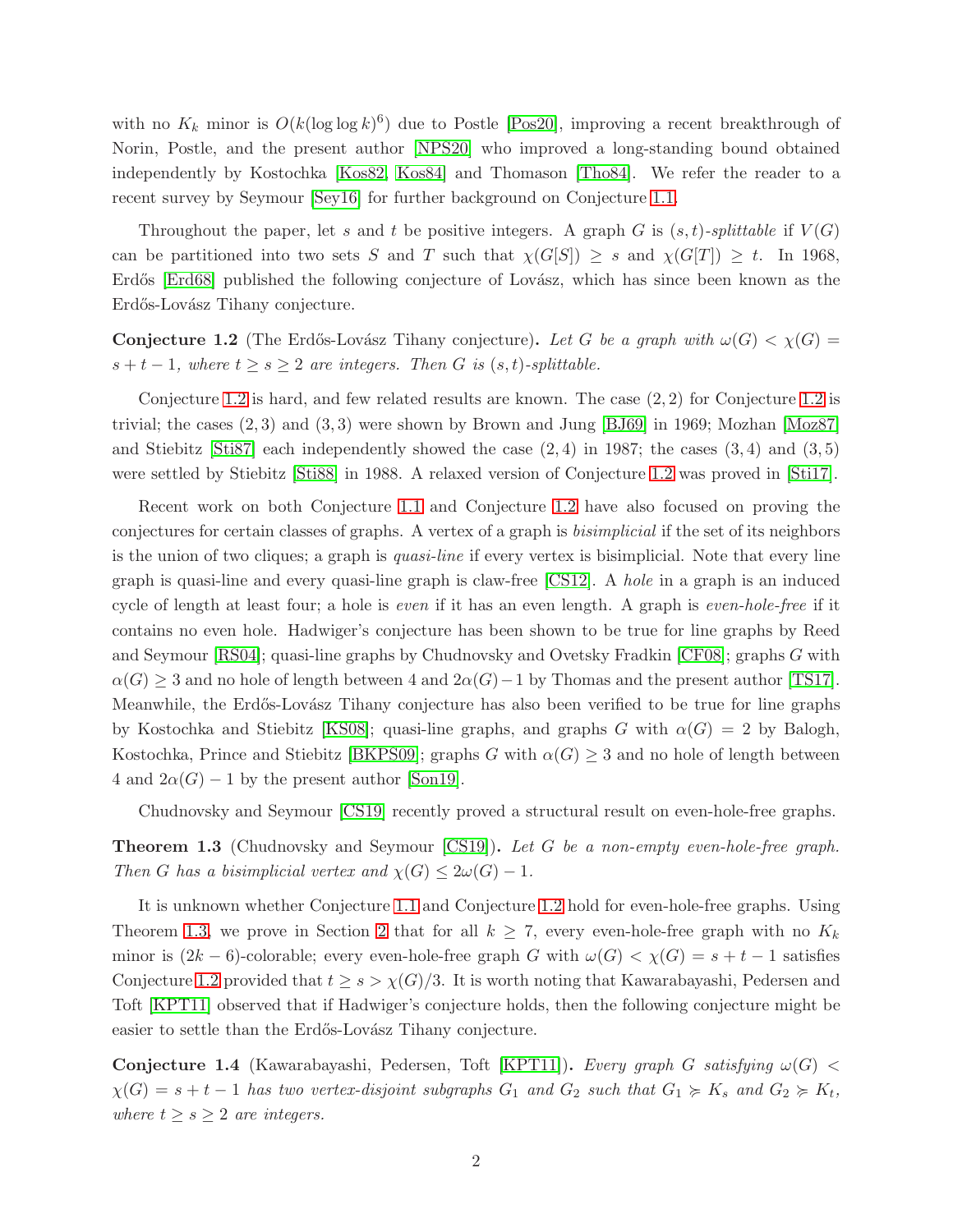In the same paper [\[KPT11\]](#page-6-13), they settled Conjecture [1.4](#page-1-2) for a few additional values of  $(s, t) \in$  $\{(2,6), (3,6), (4,4), (4,5)\}.$  We end Section [2](#page-2-0) by proving the  $(4,6)$  case for Conjecture [1.4,](#page-1-2) that is, we prove that every graph G with  $\chi(G) = 9 > \omega(G)$  has a  $K_4 \cup K_6$  minor. Here  $K_4 \cup K_6$  denotes the disjoint union of  $K_4$  and  $K_6$ .

We need to introduce more notation. Let G be a graph. For a vertex  $x \in V(G)$ , we will use  $N(x)$  to denote the set of vertices in G which are adjacent to x. We define  $N[x] = N(x) \cup \{x\}$  and  $d(x) = |N(x)|$ . If  $A, B \subseteq V(G)$  are disjoint, we say that A is *complete* to B if each vertex in A is adjacent to all vertices in  $B$ , and  $A$  is anti-complete to  $B$  if no vertex in  $A$  is adjacent to any vertex in B. If  $A = \{a\}$ , we simply say a is complete to B or a is anti-complete to B. The subgraph of G induced by A, denoted  $G[A]$ , is the graph with vertex set A and edge set  $\{xy \in E(G) : x, y \in A\}$ . We denote by  $B \setminus A$  the set  $B - A$ , and  $G \setminus A$  the subgraph of G induced on  $V(G) \setminus A$ , respectively. If  $A = \{a\}$ , we simply write  $B \setminus a$  and  $G \setminus a$ , respectively. We say that G is k-chromatic if  $\chi(G) = k$ . An  $(s, t)$ -graph is a connected  $(s+t-1)$ -chromatic graph which does not contain two vertex-disjoint subgraphs with chromatic number s and t, respectively. We use the convention "A :=" to mean that A is defined to be the right-hand side of the relation.

<span id="page-2-3"></span>Finally, we shall make use of the following results of Stiebitz [\[Sti88,](#page-7-2) [Sti96\]](#page-7-5) and Mader [\[Mad68\]](#page-6-14).

**Theorem 1.5** (Stiebitz [\[Sti88\]](#page-7-2)). Suppose G is an  $(s,t)$ -graph with  $t \geq s \geq 2$ . If  $\omega(G) \geq t$ , then  $\omega(G) \geq s+t-1.$ 

<span id="page-2-4"></span>**Theorem 1.6** (Stiebitz [\[Sti96\]](#page-7-5)). Every graph G satisfying  $\delta(G) \geq s + t + 1$  has two vertex-disjoint subgraphs  $G_1$  and  $G_2$  such that  $\delta(G_1) \geq s$  and  $\delta(G_2) \geq t$ .

<span id="page-2-1"></span>**Theorem 1.7** (Mader [\[Mad68\]](#page-6-14)). For every integer  $p \le 7$ , every graph on  $n \ge p$  vertices and at least  $(p-2)n - {p-1 \choose 2} + 1$  edges has a  $K_p$  minor.

#### <span id="page-2-0"></span>2 Main results

Rolek and the present author [\[RS17,](#page-6-15) Theorem 5.2] proved that if Mader's bound in Theorem [1.7](#page-2-1) can be generalized to all values of p (as in [\[RS17,](#page-6-15) Conjecture 5.1]), then every graph with no  $K_p$ minor is  $(2p-6)$ -colorable for all  $p \ge 7$ . It is hard to prove [\[RS17,](#page-6-15) Conjecture 5.1]. We begin this section with an easy result on coloring even-hole-free graphs with no  $K_k$  minor, where  $k \geq 7$ . It seems non-trivial to improve the bound in Theorem [2.1](#page-2-2) to  $2k - 6$ .

<span id="page-2-2"></span>**Theorem 2.1.** For all  $k \geq 7$ , every even-hole-free graph with no  $K_k$  minor is  $(2k-5)$ -colorable.

*Proof.* Suppose the assertion is false. Let G be an even-hole free graph with no  $K_k$  minor and  $\chi(G) \geq 2k - 4$ . We choose G with |G| minimum. Then G is vertex-critical and  $\chi(G) = 2k - 4$ . Thus  $\delta(G) \geq 2k-5$ ; in addition, G is connected and has no clique-cut. Suppose  $\omega(G) \geq k-1$ . Let K be a  $(k-1)$ -clique in G. Then  $G \setminus K$  is connected because G has no clique-cut; by contracting  $G \setminus K$  into a single vertex we obtain a  $K_k$  minor, a contradiction. Thus  $\omega(G) \leq k-2$ . Since G is even-hole-free, by Theorem [1.3,](#page-1-1)  $\chi(G) \leq 2\omega(G) - 1 \leq 2(k-2) - 1 = 2k - 5$ , a contradiction.  $\Box$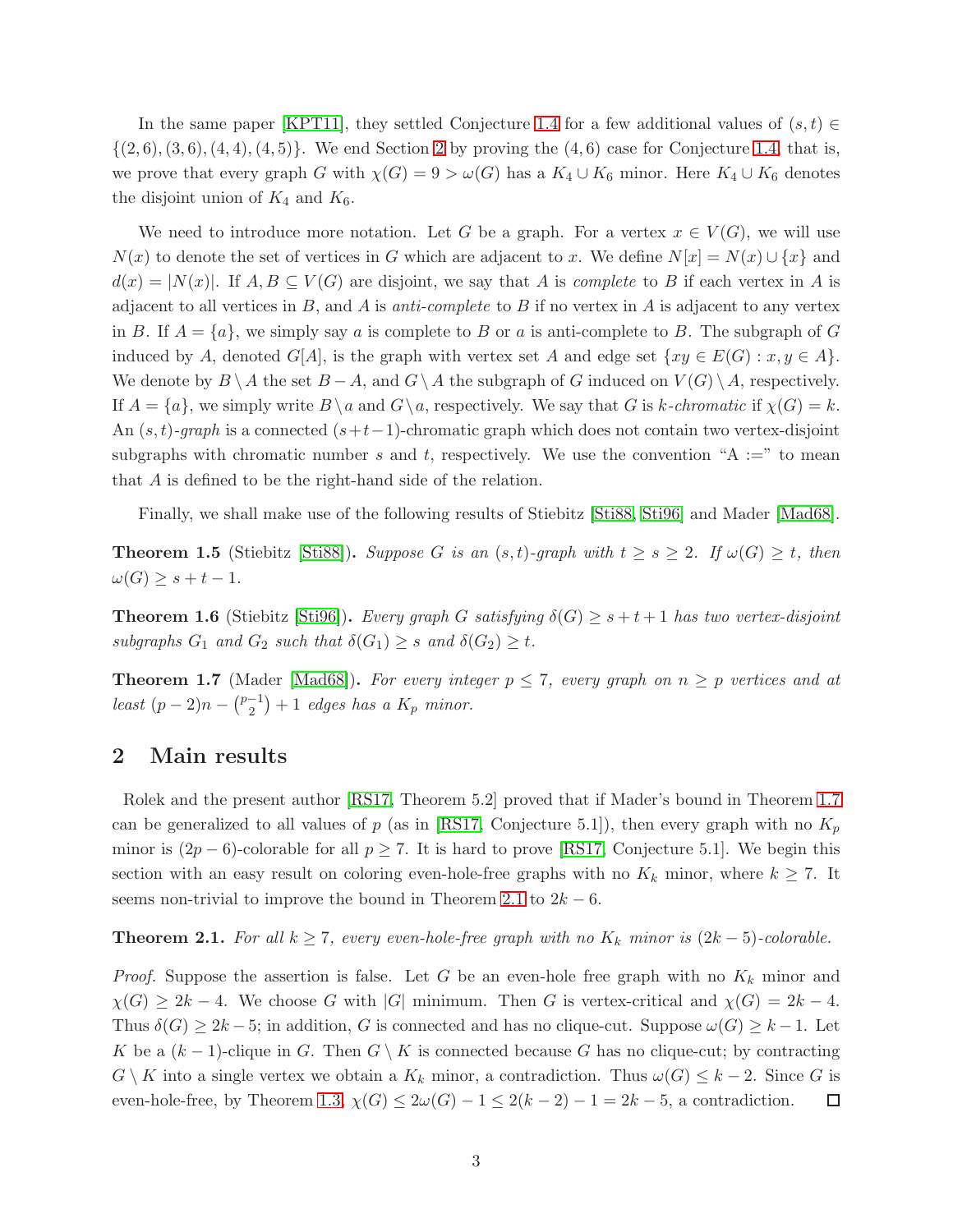<span id="page-3-1"></span>We next prove a lemma which plays a key role in the proof of Theorem [2.3](#page-3-0) and Theorem [2.4.](#page-4-0)

**Lemma 2.2.** Let G be a graph and  $x \in V(G)$  with  $p := \chi(G[N(x)]) \geq 2$ . Let  $V_1, \ldots, V_p$  be the color classes of a proper p-coloring of  $G[N(x)]$  with  $|V_1| \geq \cdots \geq |V_p| \geq 1$ . If  $|V_r \cup \cdots \cup V_p| \leq \chi(G)-r-1$ for some  $r \in [p]$  with  $2 \le r \le p$ , then  $p \le \chi(G) - 2$  and G is  $(r, \chi(G) + 1 - r)$ -splittable.

*Proof.* Let  $G, p, r, V_1, \ldots, V_p$  be as given in the statement. Note that  $p - r + 1 \leq |V_r \cup \cdots \cup V_p| \leq$  $\chi(G) - r - 1$  and so  $p \leq \chi(G) - 2$  and  $V(G) \setminus N[x] \neq \emptyset$ . Let  $W := V_1 \cup \cdots \cup V_{r-1}$ . Then  $\chi(G[\{x\} \cup W]) = r$  and  $\chi(G \setminus W) \geq \chi(G) - (r-1) = \chi(G) + 1 - r$ . It suffices to show that  $\chi(G \setminus (\{x\} \cup W)) \geq \chi(G \setminus W)$ . Let  $q := \chi(G \setminus (\{x\} \cup W)) \geq \chi(G \setminus W) - 1 \geq \chi(G) - r \geq 2$  and let  $U_1, \ldots, U_q$  be the color classes of a proper q-coloring of  $G \setminus (\{x\} \cup W)$ . Since x is adjacent to  $|V_r \cup \cdots \cup V_p| \leq \chi(G)-r-1 \leq q-1$  vertices in  $G \setminus W$ , we see that x is anti-complete to  $U_i$  for some  $i \in [q]$ . We may assume that  $i = 1$ . Then  $U_1 \cup \{x\}, U_2, \ldots, U_q$  form the color classes of a proper q-coloring of  $G \setminus W$ . Therefore,  $\chi(G \setminus (\{x\} \cup W)) = q \geq \chi(G \setminus W) \geq \chi(G) - r + 1$ , as desired.  $\Box$ 

<span id="page-3-0"></span>We are now ready to prove that the Erdős-Lovász Tihany conjecture holds for even-hole-free graphs G with  $\omega(G) < \chi(G) = s + t - 1$  if  $t \ge s > \chi(G)/3$ . It would be nice if one can prove the same holds without the additional condition.

**Theorem 2.3.** Let G be an even-hole-free graph with  $\omega(G) < \chi(G) = s + t - 1$ , where  $t \geq s \geq 2$ . If  $s > \chi(G)/3$ , then G is  $(s, t)$ -splittable.

*Proof.* Suppose the assertion is false. Let G be a counterexample with  $|G|$  minimum. Then G is vertex-critical; in addition, G is an  $(s, t)$ -graph. Thus  $\delta(G) \geq \chi(G) - 1 = s + t - 2$ . By Theorem [1.5,](#page-2-3)  $\omega(G) \leq t-1$ . Since G is even-hole-free, by Theorem [1.3,](#page-1-1) G has a bisimplicial vertex v such that  $N(v)$  is the union of two cliques. Thus  $\alpha(G[N(v)]) \leq 2$ ,  $\omega(G[N(v)]) \leq t-2$  and

$$
s + t - 2 = \chi(G) - 1 \le \delta(G) \le d(v) \le 2\omega(G[N(v)]) \le 2t - 4.
$$

It follows that  $t \geq s + 2 \geq 4$  and  $\chi(G) = s + t - 1 \geq 2s + 1$ . We next claim that  $\Delta(G) \leq |G| - 2$ . Suppose there exists  $x \in V(G)$  such that  $d(x) = |G| - 1$ . Then

$$
\chi(G \setminus x) = \chi(G) - 1 = s + (t - 1) - 1 > \omega(G) - 1 = \omega(G \setminus x) \text{ and } t - 1 > s > \chi(G \setminus x)/3.
$$

By the minimality of  $G, G \setminus x$  is  $(s, t - 1)$ -splittable and thus G is  $(s, t)$ -splittable, a contradiction. Thus  $\Delta(G) \leq |G| - 2$ , as claimed. It follows that  $V(G) \setminus N[v] \neq \emptyset$  and so  $\chi(G[N[v]]) \leq \chi(G) - 1$ . Let  $p := \chi(N(v))$ . Then  $p = \chi(G[N[v]]) - 1 \leq \chi(G) - 2$ . Note that

$$
p \ge \omega(G[N(v)]) \ge d(v)/2 \ge (\chi(G)-1)/2 \ge ((2s+1)-1)/2 = s \ge 2.
$$

Let  $V_1, \ldots, V_p$  be the color classes of a proper p-coloring of  $G[N(v)]$  with  $2 \ge |V_1| \ge \cdots \ge |V_p| \ge 1$ . Suppose  $p \geq t - 1$ . Then  $|V_{t-2}| = 1$  because  $d(v) \leq 2t - 4$ . Therefore,

$$
|V_t \cup \dots \cup V_p| = p - t + 1 \le (\chi(G) - 2) - t + 1 = \chi(G) - t - 1.
$$

By Lemma [2.2](#page-3-1) applied to G and v with  $r = t$ , we see that G is  $(s, t)$ -splittable, a contradiction. Thus  $s \le p \le t-2$ . Next, if  $|V_s \cup \cdots \cup V_p| \le \chi(G) - s - 1$ , then G is  $(s, t)$ -splittable by applying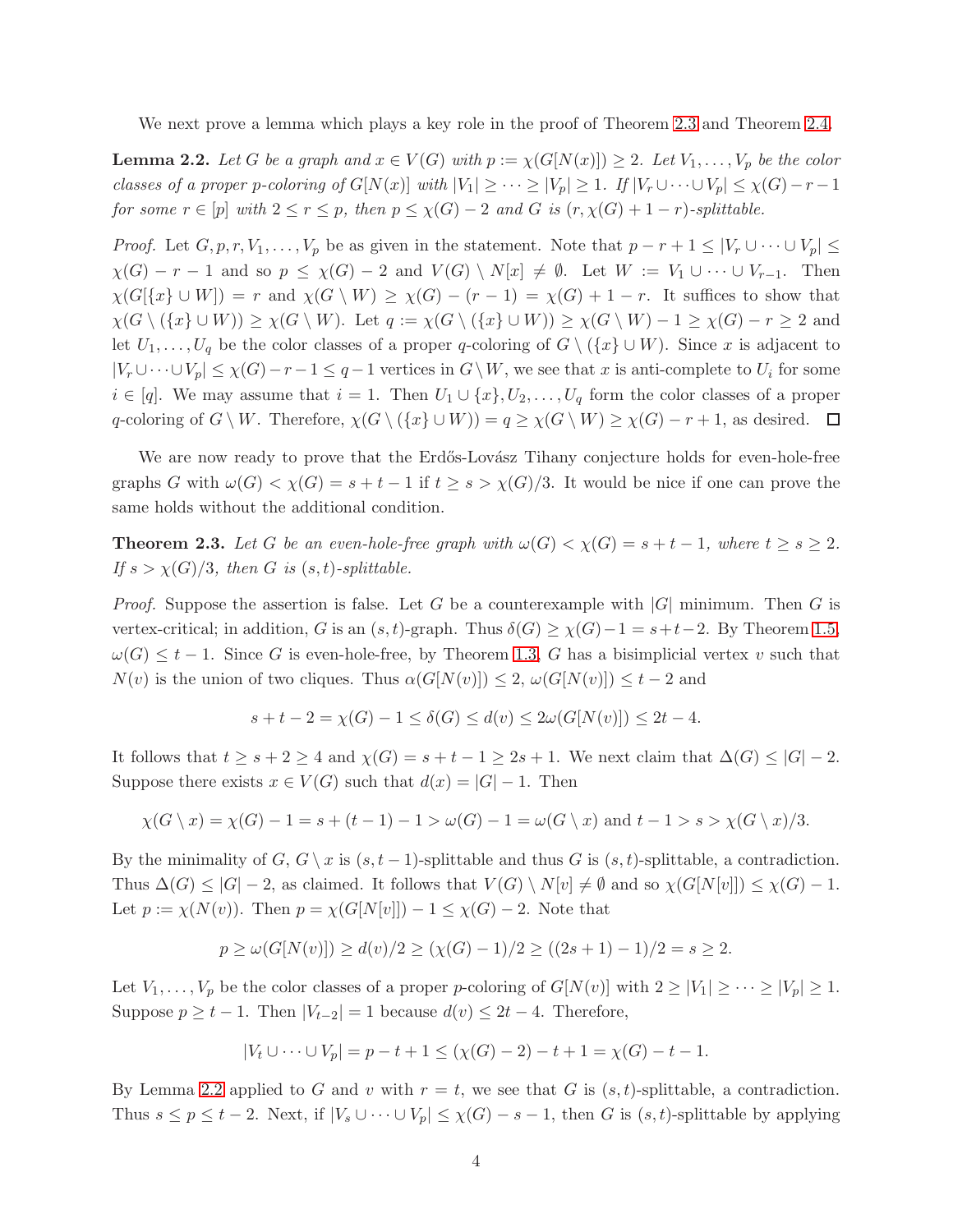Lemma [2.2](#page-3-1) to G and v with  $r = s$ , a contradiction. Hence,  $|V_s \cup \cdots \cup V_p| \geq \chi(G) - s = t - 1 \geq 3$ . Note that  $p - s + 1 \le (t - 2) - 2 + 1 = t - 3$ , and so  $|V_s| = 2$  and

$$
d(v) = (|V_1| + \cdots + |V_{s-1}|) + |V_s \cup \cdots \cup V_p| \ge 2(s-1) + t - 1 = 2s + t - 3.
$$

It follows that  $t - 2 \ge \omega(G[N(v)]) \ge d(v)/2 \ge (2s + t - 3)/2$ , which implies that  $t \ge 2s + 1$ . Thus  $\chi(G) = s + t - 1 \geq 3s$ , contrary to the assumption that  $3s > \chi(G)$ .  $\Box$ 

<span id="page-4-0"></span>Finally, we prove that Conjecture [1.4](#page-1-2) is true when  $(s, t) = (4, 6)$ .

**Theorem 2.4.** Every 9-chromatic graph G with  $\omega(G) \leq 8$  has a  $K_4 \cup K_6$  minor.

*Proof.* Suppose for a contradiction that  $G$  is a counterexample to the statement with minimum number of vertices. Then G is vertex-critical, and so  $\delta(G) \geq 8$  and G is connected. Suppose G contains two vertex-disjoint subgraphs  $G_1$  and  $G_2$  such that  $\chi(G_1) \geq 4$  and  $\chi(G_2) \geq 6$ . Since Hadwiger's conjecture holds for k-chromatic graphs with  $k \leq 6$ , we see that  $G_1 \geq K_4$  and  $G_2 \geq K_6$ , a contradiction. Thus G is a  $(4, 6)$ -graph, and so  $\omega(G) \leq 5$  by Theorem [1.5.](#page-2-3) Note that G is not necessarily contraction-critical, as a proper minor of G may have clique number 9. We claim that

Claim 1.  $2 \leq \alpha(G[N(x)]) \leq d(x) - 7$  for each  $x \in V(G)$ .

*Proof.* Let  $x \in V(G)$ . Since  $\omega(G) \leq 5$  and  $\delta(G) \geq 8$ , we see that  $\alpha(G[N(x)]) \geq 2$ . Suppose  $\alpha(G[N(x)]) \geq d(x) - 6$ . Let A be a maximum independent set of  $G[N(x)]$ . Let  $G^*$  be obtained from G by contracting  $G[A \cup \{x\}]$  into a single vertex, say w. Note that  $\omega(G^*) < 8$  and  $G^*$  has no  $K_4 \cup K_6$  minor. By the minimality of  $G, \chi(G^*) \leq 8$ . Let  $c: V(G^*) \to [8]$  be a proper 8-coloring of  $G^*$ . Since  $|N(x) \setminus A| = d(x) - |A| \leq 6$ , we may assume that  $c(N(x) \setminus A) \subseteq [6]$  and  $c(w) = 7$ . But then we obtain a proper 8-coloring of  $G$  from  $c$  by coloring all the vertices in  $A$  with color  $7$  and the vertex x with color 8, a contradiction. Thus  $2 \leq \alpha(G[N(x)]) \leq d(x) - 7$ , as claimed.  $\Box$ 

By Claim 1,  $\delta(G) \geq 9$ . Suppose  $\delta(G) \geq 13$ . By Theorem [1.6,](#page-2-4) G contains two vertex-disjoint subgraphs  $G_1$  and  $G_2$  such that  $\delta(G_1) \geq 4$  and  $\delta(G_2) \geq 8$ . By Theorem [1.7,](#page-2-1) we see that  $G_1 \succcurlyeq K_4$ and  $G_2 \succcurlyeq K_6$ , a contradiction. Thus  $9 \leq \delta(G) \leq 12$ . We next claim that

**Claim 2.**  $G[N(x)]$  is even-hole-free and  $\chi(G[N(x)]) \leq 2\omega(G[N(x)]) - 1$  for each  $x \in V(G)$ .

*Proof.* Let  $x \in V(G)$ . Suppose  $G[N(x)]$  contains an even hole C. Then  $\chi(G[V(C) \cup \{x\}]) = 3$ and so  $\chi(G \setminus (V(C) \cup \{x\})) \geq \chi(G) - 3 = 6$ . It is easy to see that  $G[V(C) \cup \{x\}] \geq K_4$ . Since Hadwiger's conjecture holds for 6-chromatic graphs, we see that  $G \setminus (V(C) \cup \{x\})$  has a  $K_6$  minor, and so G has a  $K_4 \cup K_6$  minor, a contradiction. Thus  $G[N(x)]$  is even-hole-free. By Theorem [1.3,](#page-1-1)  $\chi(G[N(x)]) \leq 2\omega(G[N(x)]) - 1.$  $\Box$ 

Let  $v \in V(G)$  with  $d(v) = \delta(G)$ , and let  $p := \chi(G[N(v)])$ . Since  $9 \leq d(v) \leq 12$ , we see that  $p \geq 3$  by Claim 1. Suppose  $G[N(v)]$  is  $K_3$ -free. By Claim 2,  $p \leq 2\omega(G[N(v)]) - 1 = 3$ . Thus  $\chi(G[N[v]]) = 4$  and  $\chi(G \setminus N[v]) = \chi(G \setminus N(v)) \ge 9-3 = 6$ , contrary to the fact that G is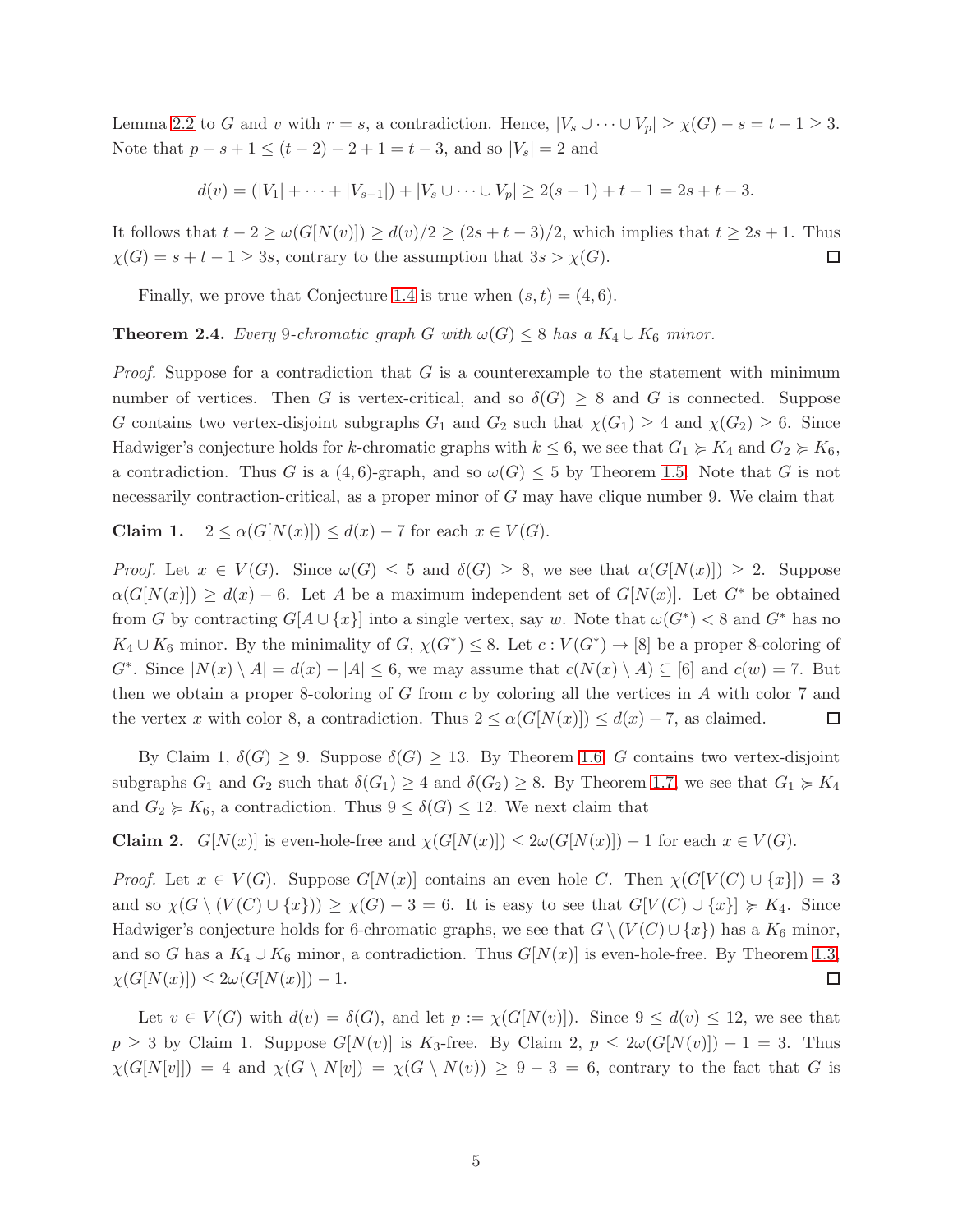a  $(4, 6)$ -graph. Thus  $\omega(G[N(v)]) \geq 3$ . Let  $v_1, v_2, v_3 \in N(v)$  be pairwise adjacent in G and let  $H := G \setminus \{v, v_1, v_2, v_3\}.$  Then  $G[\{v, v_1, v_2, v_3\}] = K_4$  and

$$
2e(H) \ge (d(v) - 3)(|G \setminus N[v]|) + (d(v) - 4) \cdot |N(v) \setminus \{v_1, v_2, v_3\}|
$$
  
=  $(d(v) - 3)(|G| - d(v) - 1) + (d(v) - 4)(d(v) - 3)$   
=  $(d(v) - 3)(|H| - 1)$ .

Suppose  $d(v) \in \{11, 12\}$ . Then  $2e(H) \geq 8(|H|-1)$ . By Theorem [1.7,](#page-2-1)  $H \geq K_6$ , and so G has a  $K_4 \cup K_6$  minor, a contradiction. This proves that  $9 \leq d(v) \leq 10$ . Then  $p \geq 4$  by Claim 1. Since  $\omega(G[N(v)]) \leq 4$ , we see that  $G[N(v)]$  has an anti-matching of size at least three. It follows that  $4 \leq p \leq d(v) - 3$ . Let  $V_1, \ldots, V_p$  be the color classes of a proper p-coloring of  $G[N(v)]$  with  $|V_1| \geq$  $\cdots \ge |V_p| \ge 1$ . If  $p \in \{4, 5\}$ , then  $|V_4| \le 2$  because  $d(v) \le 10$ . Thus  $|V_4 \cup \cdots \cup V_p| \le 4 = \chi(G) - 4 - 1$ . By Lemma [2.2](#page-3-1) applied to G and v with  $r = 4$ , we see that G is  $(4, 6)$ -splittable, contrary to the fact that G is a  $(4, 6)$ -graph. It remains to consider the case  $6 \le p \le d(v) - 3$ . Since  $d(v) \le 10$ , we see that  $|V_5| = 1$ . Thus  $|V_6 \cup \cdots \cup V_p| = p - 5 \le (d(v) - 3) - 5 \le 2 = \chi(G) - 6 - 1$ . By Lemma [2.2](#page-3-1) applied to G and v with  $r = 6$ , we see that G is (4,6)-splittable, a contradiction.

This completes the proof of Theorem [2.4.](#page-4-0)

## References

- <span id="page-5-1"></span>[AH77] K. Appel and W. Haken. Every planar map is four colorable. I. Discharging. Illinois J. Math., 21(3):429–490, 1977.
- <span id="page-5-2"></span>[AHK77] K. Appel, W. Haken, and J. Koch. Every planar map is four colorable. II. Reducibility. Illinois J. Math., 21(3):491–567, 1977.
- <span id="page-5-3"></span>[BJ69] W. G. Brown and H. A. Jung. On odd circuits in chromatic graphs. Acta Math. Acad. Sci. Hungar., 20:129–134, 1969.
- <span id="page-5-6"></span>[BKPS09] József Balogh, Alexandr V. Kostochka, Noah Prince, and Michael Stiebitz. The Erdős-Lovász Tihany conjecture for quasi-line graphs. *Discrete Math.*, 309(12):3985–3991, 2009.
- <span id="page-5-5"></span>[CF08] Maria Chudnovsky and Alexandra Ovetsky Fradkin. Hadwiger's Conjecture for quasiline graphs. Journal of Graph Theory, 59(1):17–33, 2008.
- <span id="page-5-4"></span>[CS12] Maria Chudnovsky and Paul Seymour. Claw-free graphs. VII. Quasi-line graphs. J. Combin. Theory Ser. B, 102(6):1267–1294, 2012.
- <span id="page-5-7"></span>[CS19] Maria Chudnovsky and Paul Seymour. Even-hole-free graphs still have bisimplicial vertices. 2019. arXiv:1909.10967.
- <span id="page-5-0"></span>[Dir52] G. A. Dirac. A property of 4-chromatic graphs and some remarks on critical graphs. J. London Math. Soc., 27:85–92, 1952.

 $\Box$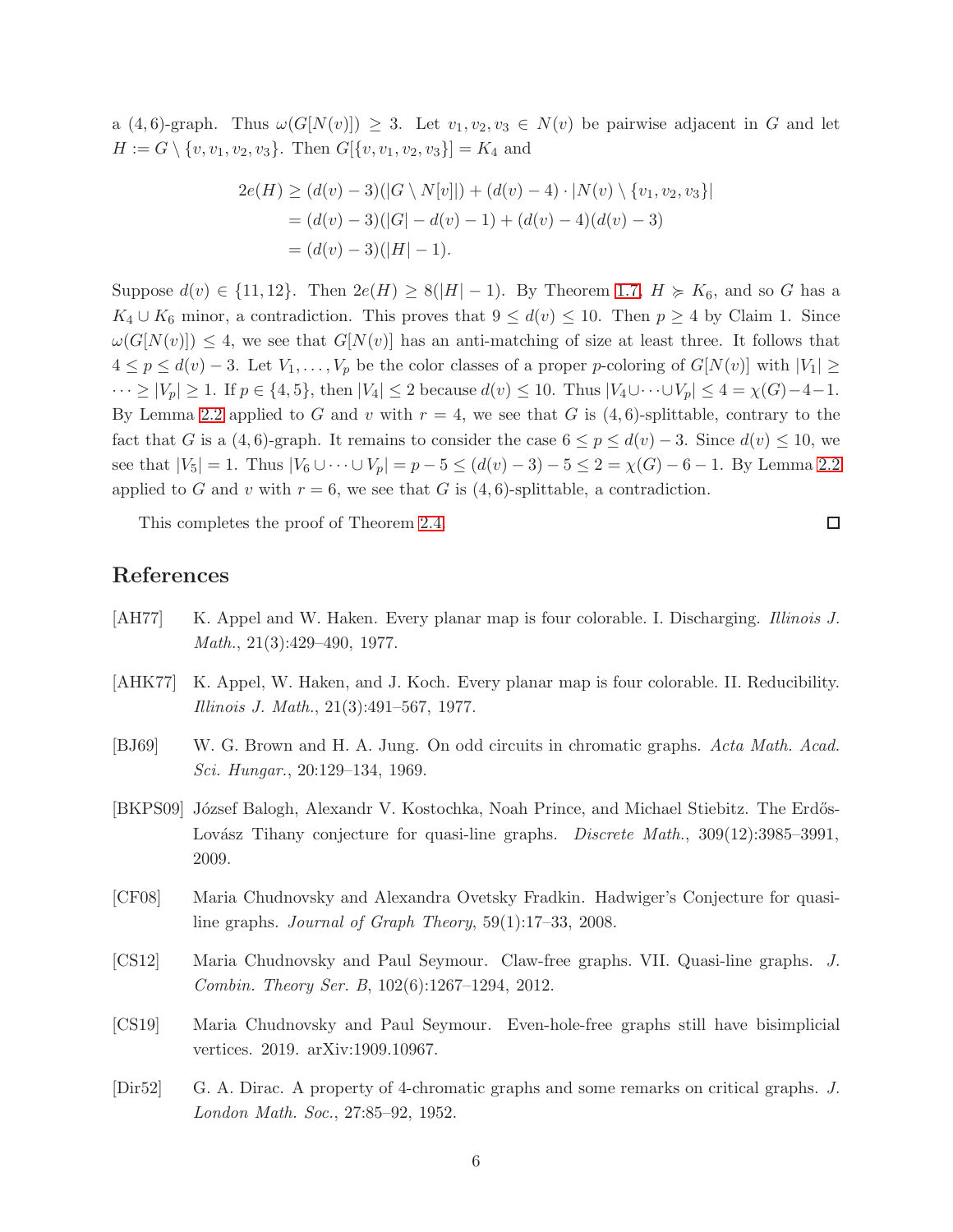- <span id="page-6-1"></span>[Erd68] P. Erdős. Problems. In Theory of Graphs (Proc. Colloq., Tihany, 1966), pages 361–362. Academic Press, New York, 1968.
- <span id="page-6-0"></span>[Had43] Hugo Hadwiger. Über eine Klassifikation der Streckenkomplexe. Vierteljahrsschrift der Naturforschenden Gesellschaft in Zürich, 88:133–142, 1943.
- <span id="page-6-5"></span>[Kos82] Alexandr V. Kostochka. The minimum Hadwiger number for graphs with a given mean degree of vertices. Metody Diskret. Analiz., (38):37–58, 1982.
- <span id="page-6-6"></span>[Kos84] Alexandr V. Kostochka. Lower bound of the Hadwiger number of graphs by their average degree. Combinatorica, 4(4):307–316, 1984.
- <span id="page-6-13"></span>[KPT11] Ken-ichi Kawarabayashi, Anders Sune Pedersen, and Bjarne Toft. The Erdős-Lovász Tihany Conjecture and complete minors. J. Comb., 2(4):575–592, 2011.
- <span id="page-6-11"></span>[KS08] Alexandr V. Kostochka and Michael Stiebitz. Partitions and edge colourings of multigraphs. Electron. J. Combin., 15(1):Note 25, 4, 2008.
- <span id="page-6-14"></span>[Mad68] W. Mader. Homomorphiesätze für Graphen. *Math. Ann.*, 178:154–168, 1968.
- <span id="page-6-8"></span>[Moz87] N. N. Mozhan. Twice critical graphs with chromatic number five. Metody Diskret. Analiz., (46):50–59, 73, 1987.
- <span id="page-6-4"></span>[NPS20] Sergey Norin, Luke Postle, and Zi-Xia Song. Breaking the degeneracy barrier for coloring graphs with no  $K_t$  minor. 2020. arXiv:1910.09378v2.
- <span id="page-6-3"></span>[Pos20] Luke Postle. An even better density increment theorem and its application to hadwiger?s conjecture. 2020. arXiv:2006.14945.
- <span id="page-6-10"></span>[RS04] Bruce Reed and Paul Seymour. Hadwiger's conjecture for line graphs. European J. Combin., 25(6):873–876, 2004.
- <span id="page-6-15"></span>[RS17] Martin Rolek and Zi-Xia Song. Coloring graphs with forbidden minors. Journal of Combinatorial Theory, Series B, 127:14–31, 2017.
- <span id="page-6-2"></span>[RST93] Neil Robertson, Paul Seymour, and Robin Thomas. Hadwiger's conjecture for  $K_6$ -free graphs. Combinatorica, 13(3):279–361, 1993.
- <span id="page-6-7"></span>[Sey16] Paul Seymour. Hadwiger's conjecture. In Open problems in mathematics, pages 417–437. Springer, 2016.
- <span id="page-6-12"></span>[Son19] Zi-Xia Song. Erdős-Lovász Tihany conjecture for graphs with forbidden holes. Discrete Math., 342(9):2632–2635, 2019.
- <span id="page-6-9"></span>[Sti87] Michael Stiebitz.  $K_5$  is the only double-critical 5-chromatic graph. Discrete Math., 64(1):91–93, 1987.